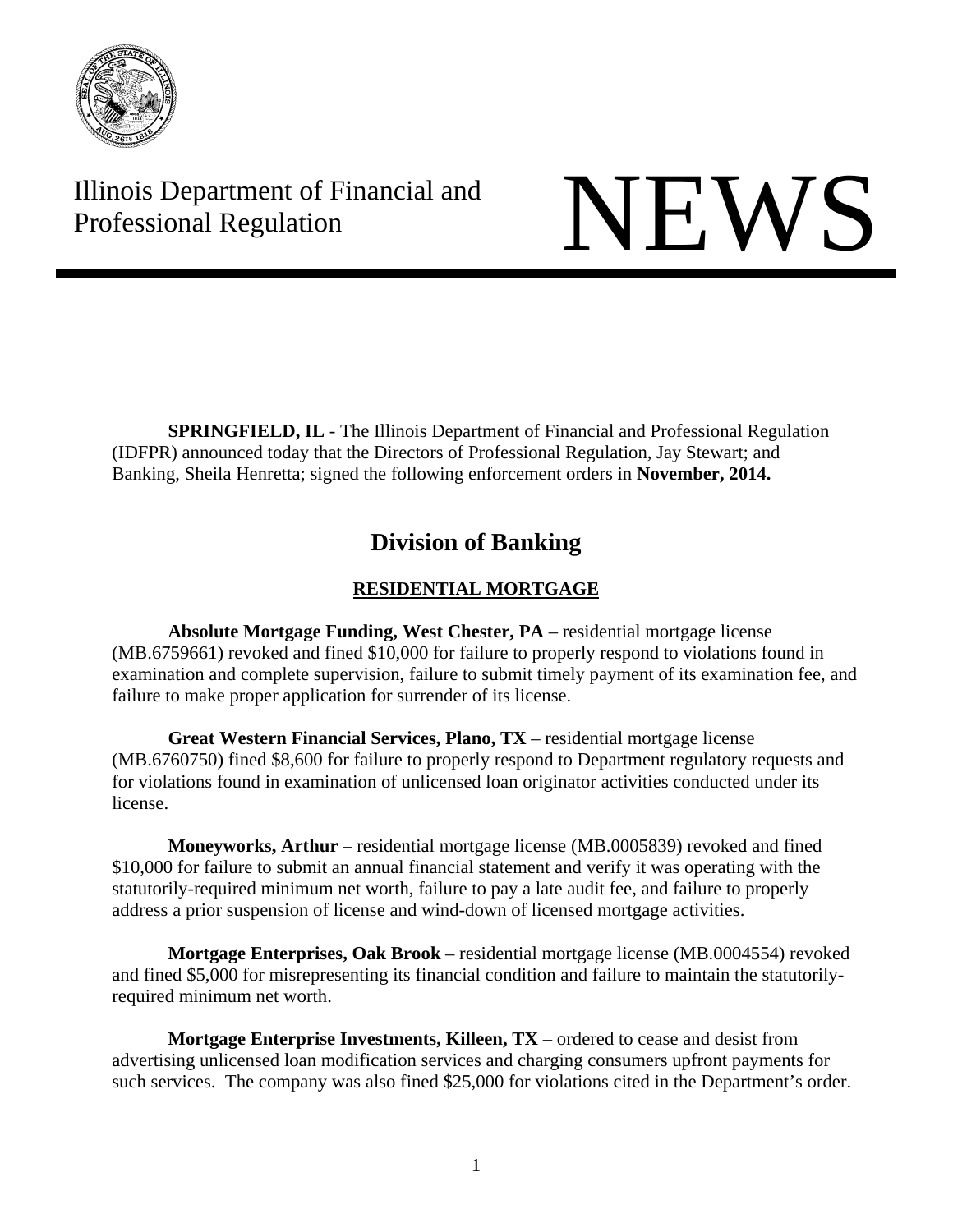#### **LOAN ORIGINATOR**

 **Kevin Babb**, **Pendleton, IN** - LO license (031.0017312) fined \$1,000 for unlicensed loan originator activities performed after his registration expired.

 **Richard Banuri**, **Naperville** - MLO license (031.0036856) revoked and finef \$5,000 for a misrepresentation to the Department.

 **David Williams, Indianapolis, IN** - MLO license (031.0030232) fined \$5,000 for unlicensed loan originator activities performed before being licensed. This order is currently under appeal.

 **Christopher Woods, Clearwater, FL** - MLO license (031.0033564) fined \$15,000 for unlicensed loan originator activities performed before being licensed. This order is currently under appeal.

 **Jonathan Volpe, Naperville** - MLO license (31.0034757) fined \$27,000 for unlicensed loan originator activities performed before being licensed. This order is currently under appeal.

# **Professional Regulation**

#### **ACCOUNTANT**

**Robert Greisman, Deerfield** – licensed certified public accountant license (068-012861) placed in refuse to renew status as result of indefinite suspension of the privilege to practice before IRS in June 2009 and criminal felony convictions in June 2014 for conspiracy to defraud the United States, tax evasion, and corrupt endeavor to impede the IRS.

**Mike Holmgren, Carol Stream** – (unlicensed) and **Accounting Network, Inc., Carol Stream** (unlicensed) both ordered to cease and desist unlicensed public accounting practice and Holmgren assessed a \$750 civil penalty.

#### **ACUPUNCTURE**

**Kathleen Love, Orland Park** – acupuncture license (198-000653) fined \$1,000 as a result of practicing acupuncture in Illinois on an expired acupuncturist license, in violation of the IL Acupuncture practice Act and the Act's administrative rules.

#### **APPRAISER**

**Vernon Carter, DuQuoin** – certified general real estate appraiser license (553-001693) and **Frank L. Snider, Energy** – real estate appraiser license (557-001303) both revoked and each fined \$2,000 for contributing to a misleading appraisal report.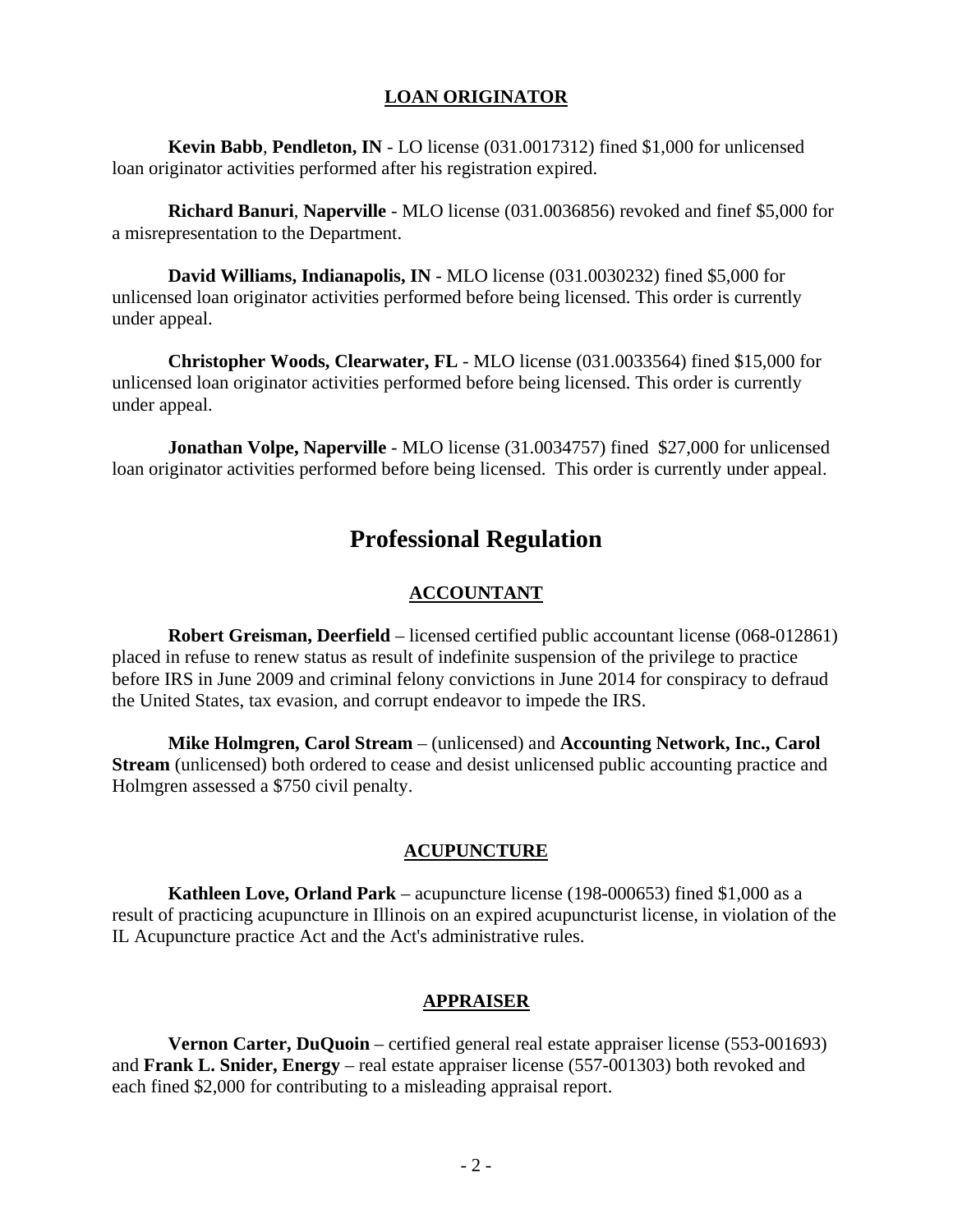### **BARBER, COSMETOLOGY, ESTHETICS AND NAIL TECHNOLOGY**

**Brandon Jackson, Markham** – barber license (006-064759) issued on probation for one year based on felony convictions and unprofessional conduct.

**Danette Hill, Quincy** – cosmetology license (011-239707) suspended for being more than thirty days delinquent in the payment of child support.

**Jennifer Nguyen, Skokie** – cosmetology license (011-275981) reprimanded and fined \$250 for employing an unlicensed individual to provide nail technician services at her salon.

**Wallace Sullivan, Glendale Heights** – cosmetology license (011-307785) issued and placed on probation for two years based on felony convictions, and unprofessional conduct.

**Veronica Woodruff, Petersburg** – cosmetology license (011-307784) issued and placed on probation for one year based on a felony conviction.

**Semelia Dent, Chicago** – nail technician license (169-024259) restored to probation after defaulted on an Illinois educational loan and has now entered into a repayment agreement.

**Fade City LTD, Forest Park** – salon license (189-014178) reprimanded and fined \$1,000 based on the salon aiding and assisting unlicensed practice of barbering.

**Hanh Nguyen, Vernon Hills** – (unlicensed) ordered to cease and desist unlicensed practice of nail technology.

**Tai Phan, Waukegan** – (unlicensed) ordered to cease and desist unlicensed practice of nail technology.

#### **COLLECTION AGENCY**

**FNBN I LLC, Moorpark, CA** – collection agency license (017-021900) issued and placed on probation for 18 months due to a sister-state discipline.

**PennyMac Corp, Moorpark, CA** – collection agency license (017-021904) issued and placed on probation for 18 months due to a sister-state discipline.

**PennyMac Mortgage Investment Trust Holdings I LLC, Moorpark, CA** – collection agency license (017-021907) issued and placed on probation for 18 months due to a sister-state discipline.

**PNMAC Mortgage Co. LLC, Moorpark, CA** – collection agency license (017-021905) issued and placed on probation for 18 months due to a sister-state discipline.

**PNMAC Mortgage Opportunity Fund Investors LLC, Moorpark, CA** – collection agency license (017-021901) issued and placed on probation for 18 months due to a sister-state discipline.

**Transworld Systems Inc., Horsham, PA** – collection agency license (017-021895) issued and placed on probation for two years and fined \$5,000 due to sister-state disciplines.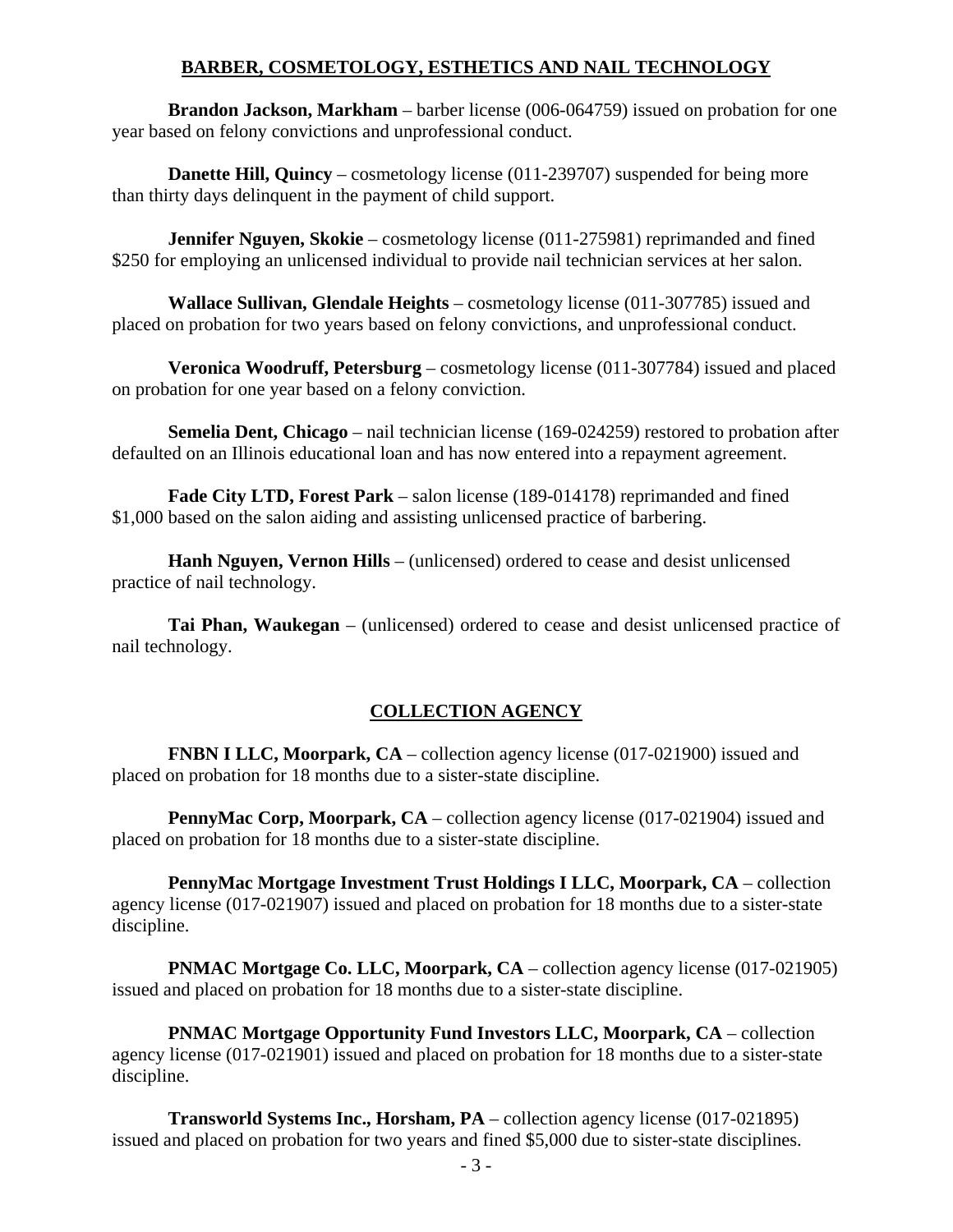#### **DENTAL**

**Hicham Riba, Summit, NJ** – dental license (019-024373) restored and controlled substance license (319-013001) indefinitely suspended for a minimum of three years.

#### **DETECTIVE, ALARM, SECURITY, FINGERPRINT VENDOR AND LOCKSMITH**

**Nicholas Adams, Loves Park** – permanent employee registration card (129-382517) issued and placed on probation for one year due to criminal convictions.

**Eugene Bynum, Chicago** – permanent employee registration card (129-382519) issued and placed on probation for two years due to criminal convictions.

**Morton Collins, Chicago** – permanent employee registration card (129-248718) placed on probation for one year due to criminal convictions.

**Timothy Davis, Chicago** – permanent employee registration card (129-382515) issued and placed on probation for two years due to criminal convictions.

**Paul Ratkowski, Burbank** – permanent employee registration card (129-382514) issued and placed on probation for two years due to criminal convictions.

**Dannin Turner, Chicago** – permanent employee registration card (129-382518) issued and placed on probation for one year due to criminal convictions.

**Lawrence Womack, Chicago** – permanent employee registration card (129-382516) issued and placed on probation for two years due to criminal convictions.

#### **DIETETIC & NUTRITION**

**Janet Reinhardt-Martin, Moline** – nutritionist license (164-002086) placed on indefinite probation and fined \$500 due to a violation of the Illinois Dietician Nutrition Practice Act.

#### **HOME INSPECTION**

**Joe Richmond, Chicago** – home inspection license (450-003929) restored to probation after defaulted on an Illinois education loan and has now entered into a repayment agreement.

#### **MASSAGE THERAPY**

**Ricardo Betancur, Chicago** – massage therapy license (227-015444) placed in refuse to renew status for being more than 30 days delinquent in the payment of child support.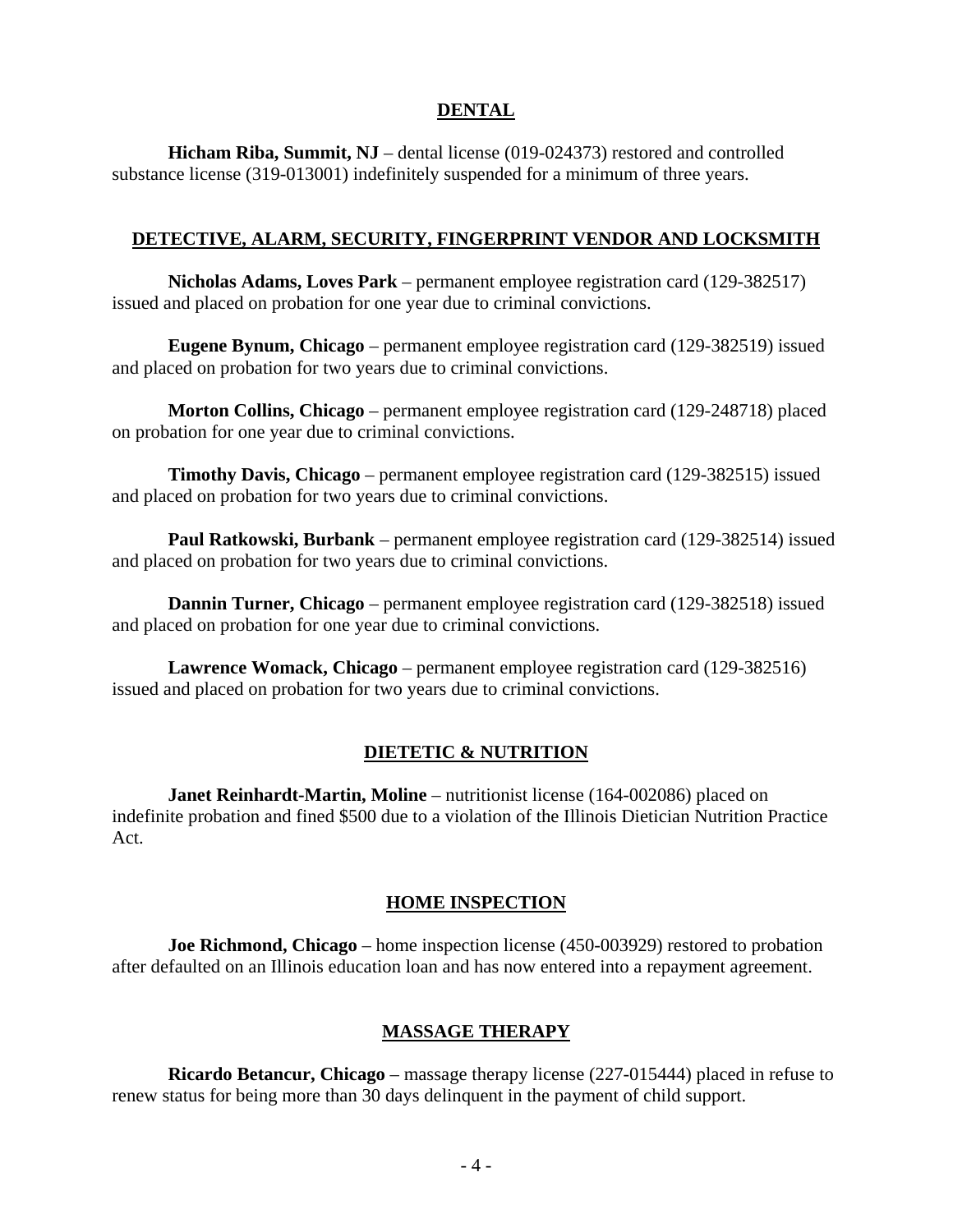**Richard Maddox, Griffith, IN** – massage therapy license (227-006110) placed in refuse to renew status for being more than 30 days delinquent in the payment of child support.

**Clayton Reutter , Oak Lawn** – massage therapy license (227-010557) placed in refuse to renew status as a result of a criminal felony conviction related to alcohol abuse and driving on a suspended/revoked license.

### **MEDICAL**

**Steven Breaux, Port Byron** – physician and surgeon license (036-098987) placed on indefinite probation for a minimum of one year and fined \$10,000 for fraud and misrepresentation in applying for a renewal of a medical license.

**Monica Clark-Reed, Houston, TX** – physician and surgeon license (036-104416) placed on indefinite probation due to a sister-state discipline in the state of Texas.

**Victoria Dow, Springfield** – physician and surgeon license (036-067097) reprimanded and fined \$3000 for aiding and abetting the unlicensed practice of medicine.

**Richard Dube, Chicago** – physician and surgeon license (036-055110) voluntarily surrendered based on sister-state discipline in the state of Florida.

**James Hurson, Orangeville, Ontario** – physician and surgeon license (036-101898) denied renewal for sister-state discipline in the state of Alabama based on respondent's reporting that he completed the required number of continuing medical education credits but failing to provide proof or maintain records of the credits.

**John Lindquist, Highland** – physician and surgeon license (036-051269) to be voluntarily placed by Respondent in "permanent inactive" status because of medical conditions that restrict his ability to practice medicine with reasonable judgment, skill, and safety.

**Fauzia Lodhi, Chicago** – physician and surgeon license (036-085761) indefinitely suspended after she pled guilty to Conspiracy to Solicit and Receive Kickbacks

. **Basil Mangra, Lauderdale Lakes, FL** – physician and surgeon license (036-082860) indefinitely suspended for a minimum of one year due to a sister-state discipline in the state of Florida on the basis of a felony conviction for conspiracy to commit bank fraud.

**Aziz Merchant, Chicago** – physician and surgeon license (036-123611) placed in refuse to renew status due to sister-state discipline in the state of Michigan.

**John O'Connell, Lexington, KY** – physician and surgeon license (036-131083) placed in refuse to renew status after an emergency order of restriction was entered by the Kentucky board of medical licensure because respondent's practice of medicine constitutes a danger to the health, welfare, and safety of his patients and the general public.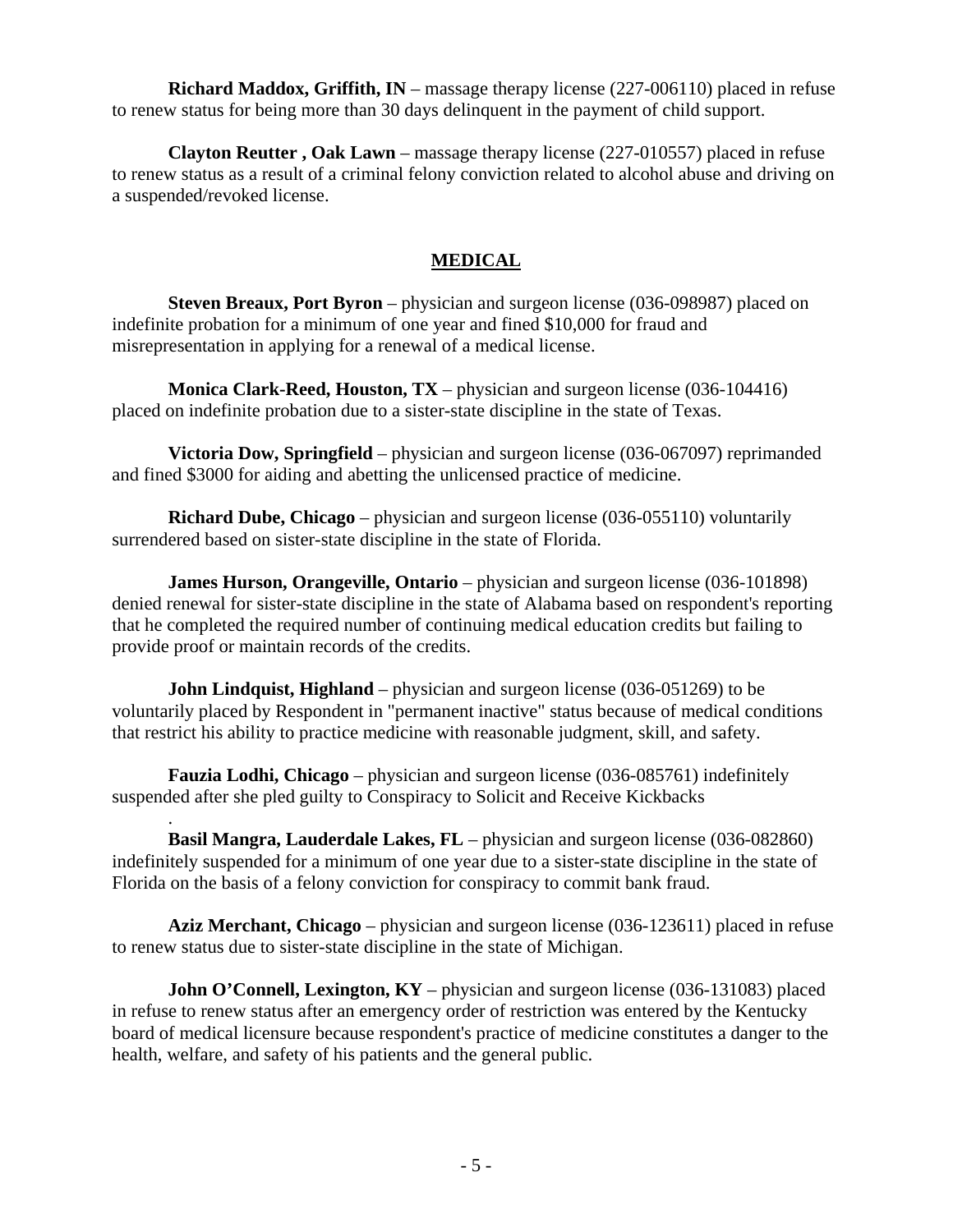**Theodore Okechuku, Farmington Hills, MI** – physician and surgeon license (036- 089700) placed in refuse to renew status due to a sister-state discipline in the state of Texas based on his failure to provide sufficient documentation of the rationale for the choice of prescriptions used to treat patients.

**Ramesh Patel , Marion** – physician and surgeon license (036-047044) reprimanded, required to take remedial CME's and fined \$5,000 after he withdrew as a provider from Medical Assistance Program.

**John Peric, Burbank, CA** – physician and surgeon license (036-107572) placed on indefinite probation due to a sister-state discipline in the state of California.

**Jose Robles, Houston, TX** – physician and surgeon license (036-056228) placed in refuse to renew status due to a sister-state discipline in the state of Texas after falsely indicating that he owned a pain management clinic and for failing to protect his prescription pads and/or prescription authority from theft and diversion.

**Ronald Rubin, Appleton, WI** – physician and surgeon license (036-067213) placed on indefinite probation to run concurrent with Wisconsin discipline based on that discipline.

**Hisham Sadek, Orland Park** – physician and surgeon license (036-087679) indefinitely suspended for a minimum of 12 months for his failure to comply with the terms and conditions of the Department's on-going indefinite probation.

**Conor Shea, Long Grove** – physician and surgeon license (036-120150) voluntarily surrendered due to a sister-state discipline in the state of New Hampshire.

**Bruce Smith, El Paso, TX** – physician and surgeon license (036-076018) placed in refuse to renew status due to a sister-state discipline in the state of Mississippi.

**Alan Zaggy, St. Louis, MO** – physician and surgeon license (036-136799) issued with reprimand due to prior discipline in the states of Wisconsin and Missouri.

**Robert Boer, North Aurora** – chiropractic license (038-007485) placed on indefinite probation for a minimum of two years and fined \$10,000, physician assistant license (085- 002500) placed on indefinite probation for a minimum of two years and controlled substance license suspended for 90 days for his failure to properly evaluate and prescribe medications, including controlled substances, and to properly document the course of the treatment of a patient of his practice.

**Richard Hagmeyer, Naperville** – chiropractic license (038-009122) reprimanded due to respondent failed to make a medical record on two dates on which his patient received treatment.

**Joseph Hansen, Palatine** – chiropractic license (038-008219) placed in refuse to renew status for being more than 30 days delinquent in the payment of child support.

**Mitchell Weiss, Cicero** – chiropractic license (038-004831) reprimanded and fined \$1,000 after he voluntarily withdrew as a provider from Medical Assistance Program.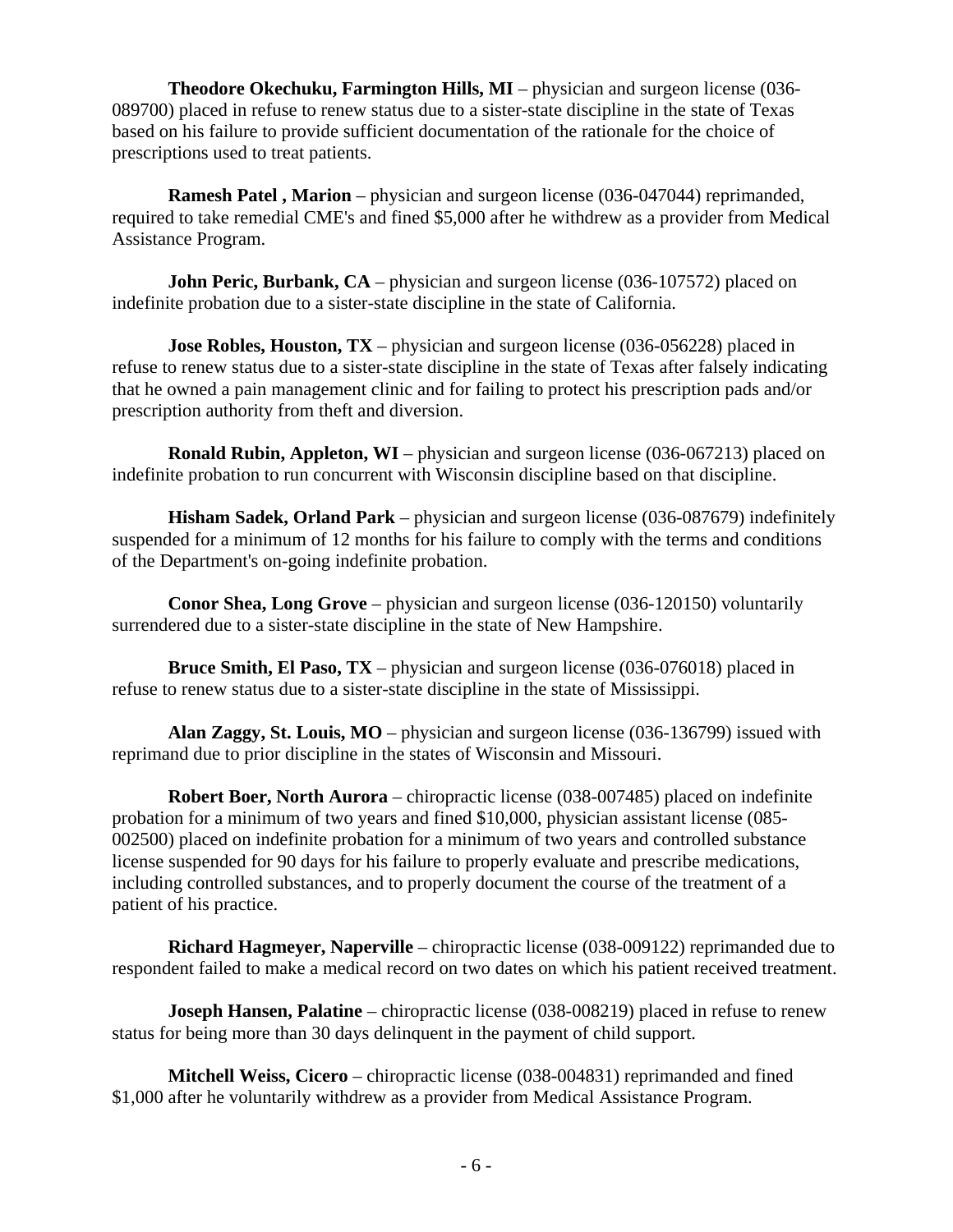**Brian Hesler, Roselle** – temporary physician license (125-066099) issued and placed on indefinite probation for a minimum of three years due to a prior discipline in the state of Ohio.

**Clinton Scott, Springfield** – (unlicensed) ordered to cease and desist the unlicensed practice of medicine and assessed a \$5,000 civil penalty.

#### **NURSING**

**Kristie Adelmann, Plainfield** – registered nurse license (041-328022) automatically, indefinitely suspended for a minimum of 12 months for a violation of probation.

**Shana Bailliez, Atwood** – registered nurse license (041-381895) placed in refuse to renew status for having engaged in unprofessional conduct, specifically by failing to comply with a workplace fitness for duty drug testing policy.

**Jessica Braun, Bethalto** – registered nurse license (041-399821) reprimanded for failure to report a termination from a facility in the state of Illinois.

**Janet Collopy, Williamsfield** – registered nurse license (041-155451) reprimanded for having voluntarily surrendered her Department of Public Health EMS Pre-Hospital Registered Nurse license regarding allegations of acts and/or omissions as Ambulance Operations Director for a Fire Protection District in the state of Illinois.

**Kimberly Cramer, East Moline** – registered nurse license (041app3404276) to be issued with reprimand due to a sister-state discipline.

**Dawn Dear, Scott AFB** – registered nurse license (041-425978) issued with reprimand due to a sister-state discipline.

**Jaynie Frazier, LaSalle** – registered nurse license (041-343166) automatically and indefinitely suspended for a minimum of 12 months because she failed to demonstrate compliance with random drug screens and quarterly reports.

**Lester Hohn, Warsaw** – registered nurse license (041-302417) placed in refuse to renew status due to a sister-state discipline in the state of Iowa.

**Lori Ikerd, DeKalb** – registered nurse license (041-257557) restored to indefinite probation for a minimum of two years, effective upon successful completion of NCLEX, payment of fees and completing necessary forms for violating a last chance agreement with her hospital employer.

**Alanda Jackson, Chicago** – registered nurse license (041-349026) reprimanded for having pled guilty to Conspiracy to Commit, Obstruct, Delay or Affect Commerce by Extortion, a federal conviction.

**Jill Kane, Cedar Lake, IN** – registered nurse license (041-328087) indefinitely suspended for a minimum of 12 months for diversion of controlled substances from a facility.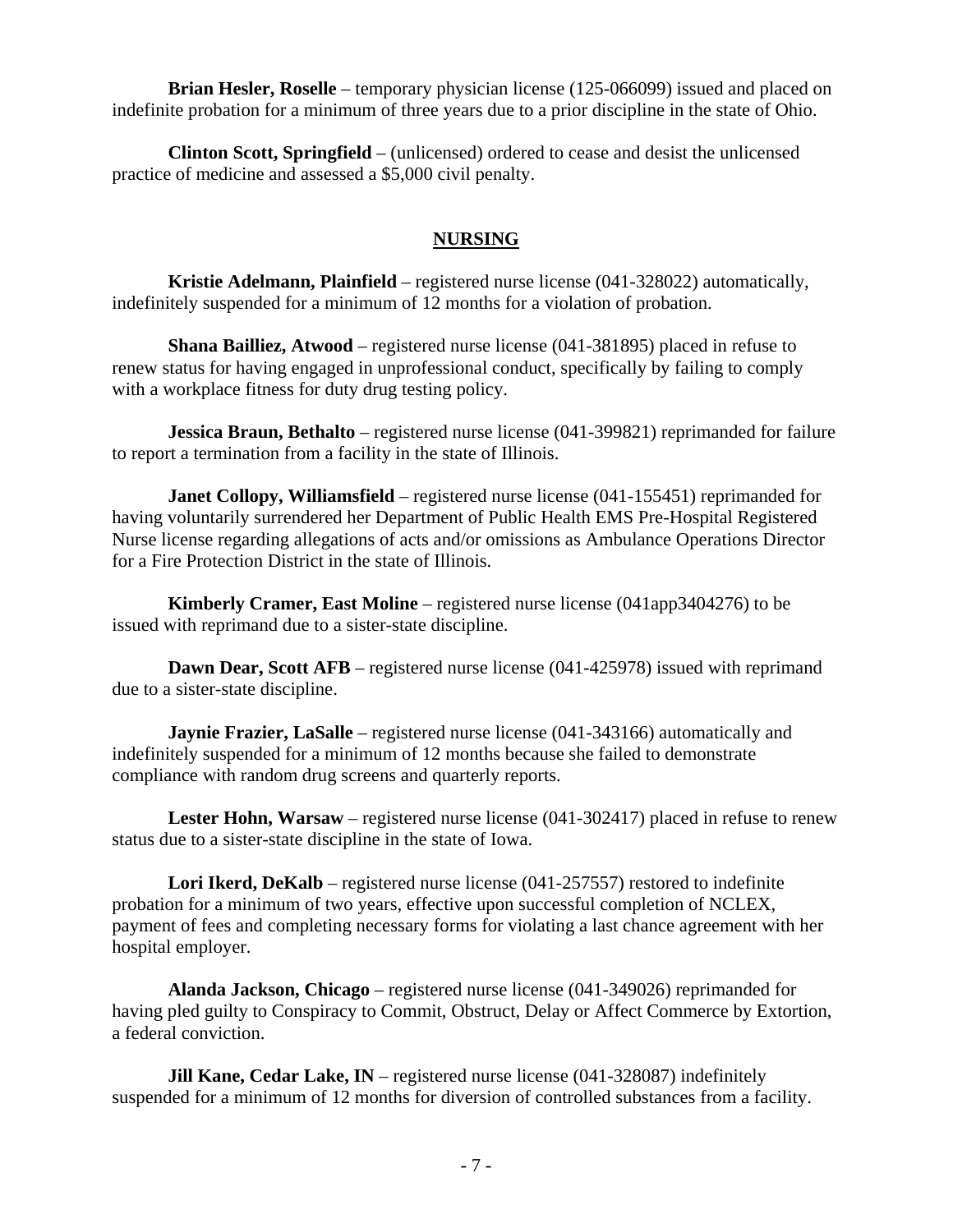**Laura Lester, Bloomington** – registered nurse license (041-302410) reprimanded for failure to follow the policy and procedure of a community integrated living arrangement facility by insuring that a resident with symptoms of cardial distress was sent to prompt care, thereby delaying his care.

**Maria McCarthy-Webb, Highland Park** – registered nurse license (041-383931) placed in refuse to renew status due to respondent having had her Iowa nursing license disciplined.

 **Michael Meyer, Machesney Park** – registered nurse license (041-370248) placed in refuse to renew status due to respondent having engaged in unprofessional conduct, specifically the improper dispensing and documentation of controlled substances.

**Camille Vendiola, Chicago** – registered nurse license (041-388586) placed in refuse to renew status due to respondent engaging in unprofessional conduct, specifically improper documentation.

**Connie Williams, La Harpe** – registered nurse license (041-274811) placed in refuse to renew status due to respondent having had her Missouri nursing license disciplined.

**Stephanie Atkin, Princeton** – licensed practical nurse license (043-114843) indefinitely suspended for a minimum of one year for diversion of controlled substances from a facility.

**Neal Capps, Chester** – licensed practical nurse license (043-109555) placed in refuse to renew status due to respondent having worked as a registered nurse, while not possessing a registered nurse license.

**Rhonda Crozier, Dahinda** – licensed practical nurse license (043-108356) placed in refuse to renew status due to respondent having engaged in unprofessional conduct, specifically by grabbing a patient's wrist, causing red marks.

**Amanda Hughes, Virden** – licensed practical nurse license (043-104290) placed in refuse to renew status due to respondent having engaged in unprofessional conduct, specifically by falling asleep on duty.

**Niccole Koeller, Chatham** – licensed practical nurse license (043-084644) placed in refuse to renew status due to respondent having engaged in unprofessional conduct, specifically by having pled guilty to a charge of retail theft.

**Paul Platt, Savoy** – licensed practical nurse license (043-111826) automatically, indefinitely suspended for a minimum of 12 months for a violation of probation.

**Tracy Vaughn, Chesterfield** – licensed practical nurse license (043-081558) placed in refuse to renew status due to respondent having engaged in unprofessional conduct, specifically by having been arrested for two different alcohol-related incidents.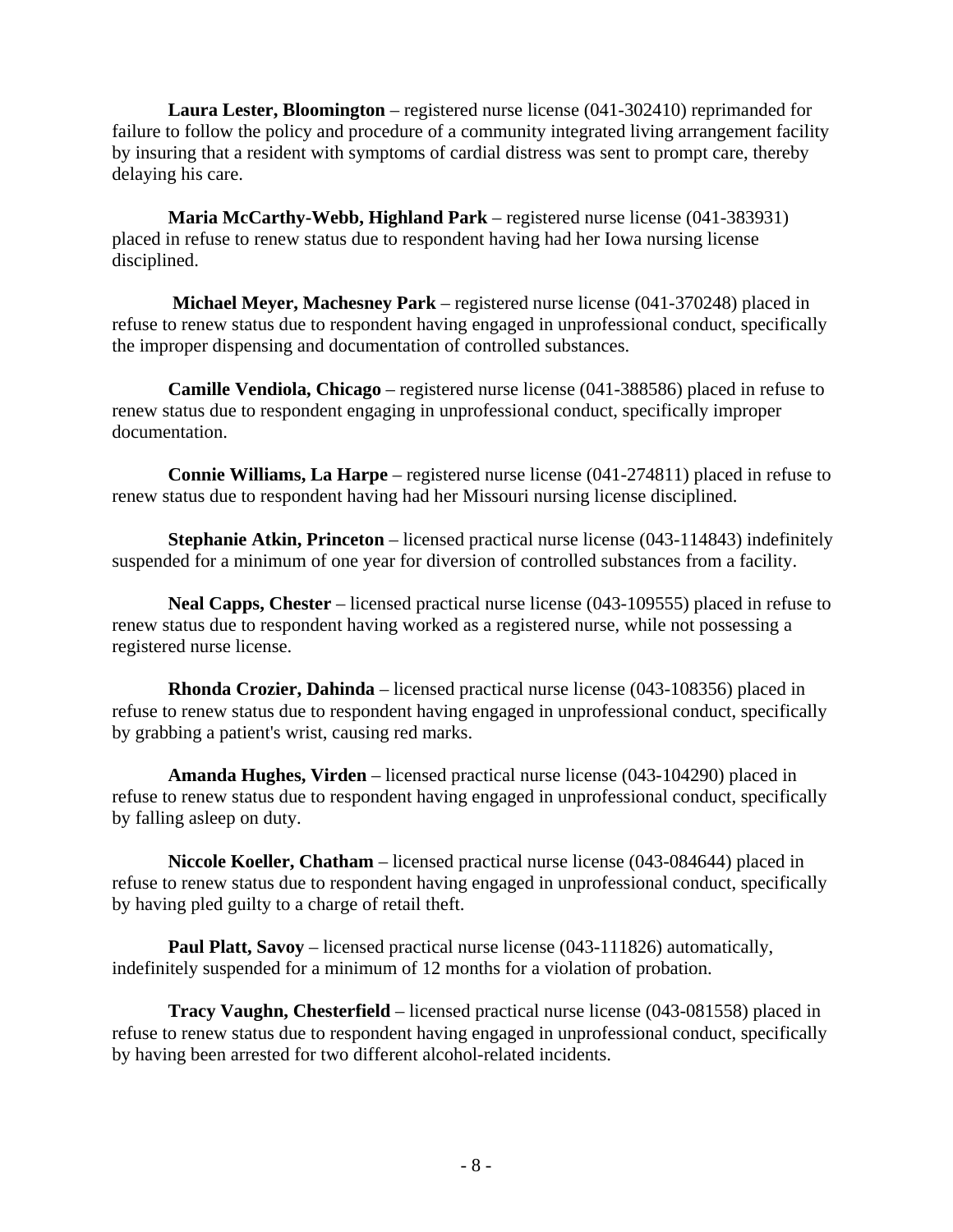#### **NURSING HOME ADMINISTRATOR**

**Gary Holtgrewe, Okawville** – nursing home administrator license (044-004445) voluntarily surrendered due to unprofessional conduct exhibited through multiple violations found during an IDPH survey on May 6, 2013 at the New Athens Home for the Aged.

### **PHARMACY**

**Stephanie Akerman, Mt. Vernon –**pharmacy technician license (049-217452) placed in refuse to renew status for theft of controlled substances from Kroger Pharmacy.

**Alicia Brown, Chicago** – pharmacy technician license (049-144800) restored to probation after defaulted on an Illinois educational loan and has now entered into a repayment agreement.

**Brandon Dahmm, Morton** – pharmacy technician license (049-198495) placed in refuse to renew status after respondent admitted to diverting controlled substances from his employer.

**Kenneth Long, South Elgin** – pharmacy technician license (049-180193) placed in refuse to renew status after he pled guilty to Class 3 Theft for diverting Controlled Substances from Walgreens #7100.

**Debbie Quinsenberry, Decatur** – pharmacy technician license (049-214790) placed in refuse to renew status for theft of controlled substances from Kroger Pharmacy.

**Brandon Roach, Danville** – pharmacy technician license (049-212334) placed in refuse to renew status for theft of controlled substances from Walgreen's Pharmacy.

#### **PROFESSIONAL BOXING**

**Javon Wright, St. Louis, MO** – mixed martial arts contest license (002-1683170016) suspended for six months for submitting false blood work to the Department.

#### **PROFESSIONAL COUNSELORS**

**Barbara Grevengoed, South Holland** – licensed clinical professional counselor license (180-005631) disciplined with an order requiring respondent's license to permanently remain in an inactive status.

**Alexis Murray, Chicago** – licensed clinical professional counselor license (180-005679) indefinitely suspended for a minimum of 30 days and fined \$2,750 for failing to complete the necessary continuing education hours required.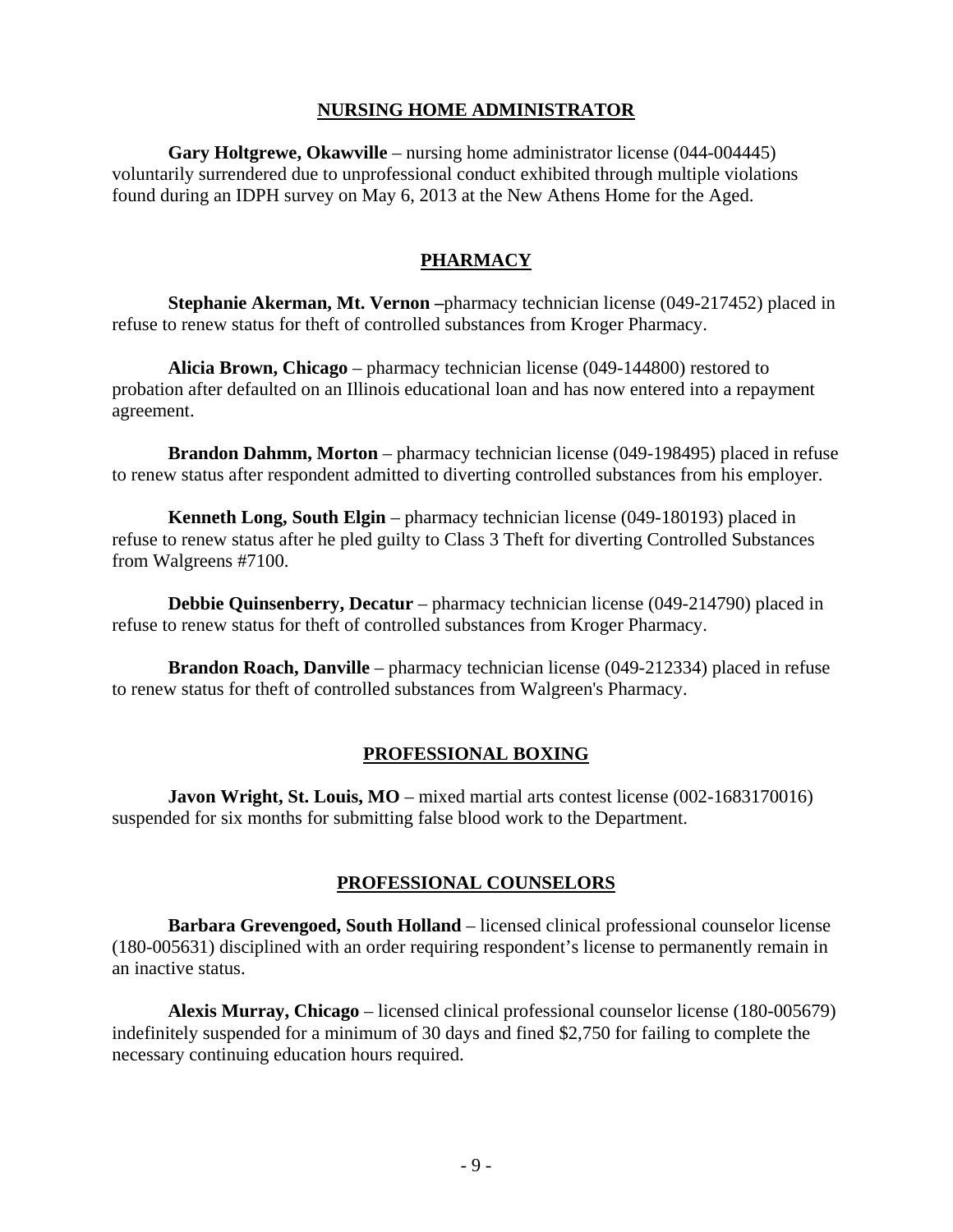#### **PSYCHOLOGY**

**Terry London, Mount Prospect** – (unlicensed) ordered to cease and desist the unlicensed practice as a clinical psychologist, licensed clinical professional counselor and as a marriage and family therapist.

#### **REAL ESTATE**

**Ruth Allen, Elmwood Park** – real estate managing broker license (471-000479) and **Elite REO Group, Elmwood Park** – real estate limited liability firm license (481-011561) both indefinitely suspended for a minimum of one year and each fined \$5,000 for failing to respond to numerous requests by the potential buyer's agent regarding the offer and the property and for failing to provide the Department with information requested by the Department or otherwise respond to requests for information.

**Peter Dravilas, South Barrington** – licensed real estate managing broker license (471- 005186) fined \$1,000 and must complete and submit CE course work.

**Jacqueline Fowler, Matteson** – real estate managing broker license (471-011095) reprimanded with practice restrictions and fined \$1,000 and **Success Realty Investment Group, Matteson** – real estate broker corporation license (478-013068) reprimanded for failure to provide the Department information pursuant to brokerage verification.

**Roxanne Jackson, Matteson** – real estate managing broker license (471-008611) revoked because she was convicted of the felony violations of Scheme to Commit Bribery/Theft from Programs Receiving Federal Funds and Filing of a False Tax Return.

**Patricia Par, Chicago** – real estate managing broker license (471-012367) placed on indefinite probation for a minimum of three years due to her aiding and abetting the unlicensed practice of real estate.

**Ryan Weitzman, Northbrook** – real estate managing broker license (471-009529) and **RGC Realty LLC, Northbrook** – real estate limited liability firm (481-011751) both indefinitely suspended for a minimum of six months and each fined \$1,000 for failing to comply with the Department's request for documents.

**Brent Wilk, Bolingbrook** – real estate managing broker license (471-012010) reprimanded, ordered to complete a three-hour course in real estate ethics, and fined \$1,000 for modifying documents and forged his client's signature and initials without their knowledge or consent.

**Brian Ourand, Chicago** – real estate leasing agent license (472-014335) indefinitely suspended for a minimum of 30 days due to his listing and advertising of real estate property without the written consent of the owner of the subject property.

**Talia Ramos, Chicago** – real estate leasing agent license (472-015729) ordered to cease and desist unlicensed real estate activities and fined \$1,000 after performed real estate activities while she was not licensed.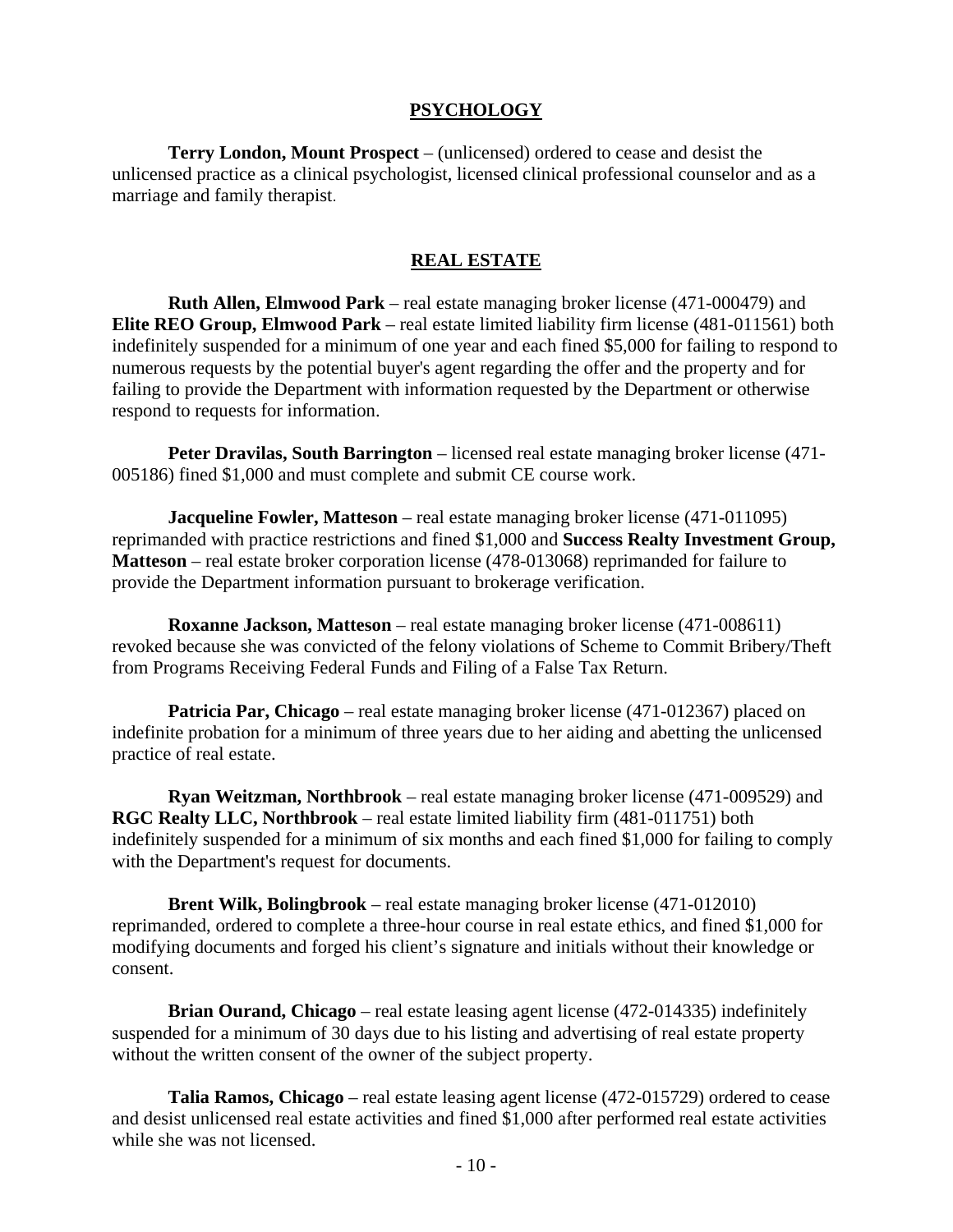**Larry Meister, Sidney** – real estate leasing agent license (473-012654) revoked and fined \$5,000 for advertising properties for rent and entering into leases for rentals using the unregistered names of Meister Property Management and Illiniwek Property Group and acting outside of his sponsorship and without his sponsor's supervision; for operating an unauthorized website using an unregistered name without his sponsor's knowledge and supervision, for accepting security deposits and money for rental properties, and failing to remit the security deposit to his managing broker and failing to deposit the security deposit into an escrow account; and for entering into the contracts for rental property and failing to identify the lessor of the property.

**Jonathan Sands, Chicago** – real estate leasing agent license (473-012141) revoked and fined \$25,000 for aiding and abetting the unlicensed practice of real estate and his filing of fraudulent documents in the procurement of unearned referral fees **and Rent Wright LLC, Chicago** – (unlicensed) ordered to cease and desist the unlicensed practice of real estate and assessed a \$25,000 civil penalty for collecting referral fees without holding a valid license in the state of Illinois.

**Michael Kang, Chicago** – real estate broker license (475app3409588) to be issued and placed on probation for one year due to prior felony criminal convictions and misdemeanor convictions for an offense that has an essential element of dishonesty.

**Mohammad Salam, Chicago** – real estate broker license (475-147631) indefinitely suspended for a minimum of three years due to a felony conviction.

**Wanda Burton, Chicago** – real estate salesperson license (476-396568) revoked for entering a guilty plea before the US District Court to the charge of Bank Fraud and for having her license as a mortgage loan originator revoked and Lynette Johnson real estate salesperson license (476-420758) revoked after being convicted before the US District Court of Bank Fraud and Mail Fraud.

**Jerry King, Chicago** – (unlicensed) ordered to cease and desist the unlicensed practice of community association manager activities and assessed a \$10,000 civil penalty.

**William Perez, Harvard** – (unlicensed) ordered to cease and desist the unlicensed practice of real estate.

#### **ROOFING CONTRACTORS**

**Advanced Home Improvements Inc., Glenview** – roofing contractor license (104- 015122) reprimanded and fine \$500 based on unprofessional conduct.

**Home Exterior Decorating Inc., Northbrook** – roofing contractor license (104-010272) reprimanded and fined \$3,500 based on aiding and assisting unlicensed practice of roofing contracting.

**Rick Kiselewski, Mount Vernon** – roofing contractor license (104-007526) reprimanded and fined \$500 based on failing, within 60 days, to provide information in response to a written request made by the Department.